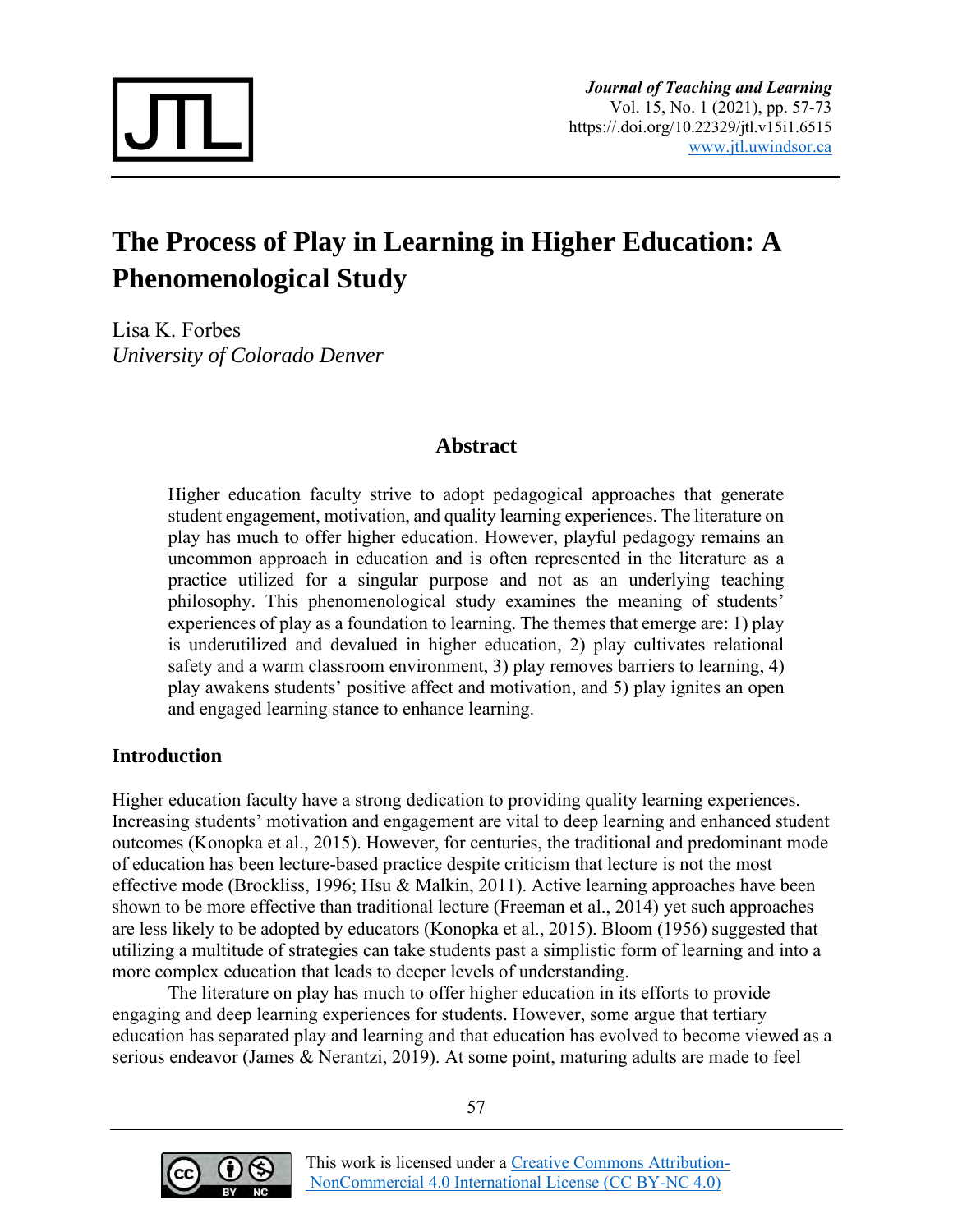guilty about play and given the message that play is unproductive and unprofessional (Brown, 2009). In response to this exclusion of play from higher education, many scholars have provided arguments to support and legitimize play in adult lives (Brown, 2009; James & Nerantzi, 2019; Sicart, 2014; Swank, 2012). Some scholars have explicitly discussed the lack of inclusion of play in higher education (James & Nerantzi, 2019; Robinson, 2011). Robinson (2011) suggested that the exclusion of play in tertiary learning is one of the great tragedies in education. Several reasons suggest why play is uncommon in higher education (e.g., political climate of higher education pushing accountability and time efficiency; cultural narratives that devalue play in adulthood; personal fear to do something different, etc.). Perhaps one reason play is underutilized in higher education is due to a lack of insight about the power of play in the learning process therefore, a more nuanced understanding is vital.

#### *Literature Review*

Most of the literature on play in learning exists within the early childhood setting. However, scholars who write about play at any level of education argue that play-based learning can serve as a vital tool (Barak, 1990; Barnett, 2007; James & Nerantzi, 2019; Sicart, 2014; Swank, 2012; Whitton & Moseley, 2014). Play can create an environment that is conducive to taking risks and experimentation that can lead to creativity and innovation (James & Nerantzi, 2019). Play can afford learners a hands-on opportunity that increases joy and motivation to sustain engagement in the learning process (James & Nerantzi, 2019; Whitton & Moseley, 2014). In addition, play is deeply inherent to humans therefore it can be a vehicle for greater learning (Sicart, 2014), connect theory and practice (Barnett, 2007), and support students' well-being (James & Nerantzi, 2019). The elements of play in learning reflect some of the principles of Social Constructivist Learning Theory (Piaget, 2013; Vygotsky, 1980) which is concerned with learning being active and within social relationships where knowledge is socially constructed.

In general, the existing literature on play in higher education is scarce and the examples appear siloed into a specific section of content or aimed to develop a certain skill, rather than an all-encompassing play-based approach as a foundation to the entire learning process. For example, Kim and Lyons (2003) utilized play and games specifically related to multicultural competency. Barak (1990) utilized The Empathy Game to increase students' empathic abilities. Ivey and Ivey (2007) described how interactive role-plays can allow students to practice discipline-specific skills. Bell et al. (2014) applied play strategies as a self-reflection tool and a creative way to impart psychoeducation. Anderton and King (2016) utilized video games to increase students' self-awareness and increase empathy for various populations. Swank (2012) adapted previously established games (i.e., Jenga, Who Wants to be a Millionaire, Jeopardy, etc.) to generate discussions and serve as assessment activities.

The overall lack of research and literature on play in higher education may be partly due to skepticism about play's place in education as James and Nerantzi (2019) describe or perhaps due to the perception that designing play into learning is time consuming (Swank, 2012). Not only is the literature on play in higher education limited, the academic publications tend to be conceptual rather than empirical and describe play as additive or used for a singular purpose within learning rather than as a foundation to the entire learning process. Many authors have called for additional research on play in learning (Anderton & King, 2016; James & Nerantzi, 2019; Swank, 2012). There is a need for further research on play in higher education to broaden the understanding regarding its efficacy and to legitimize a playful approach. Therefore, the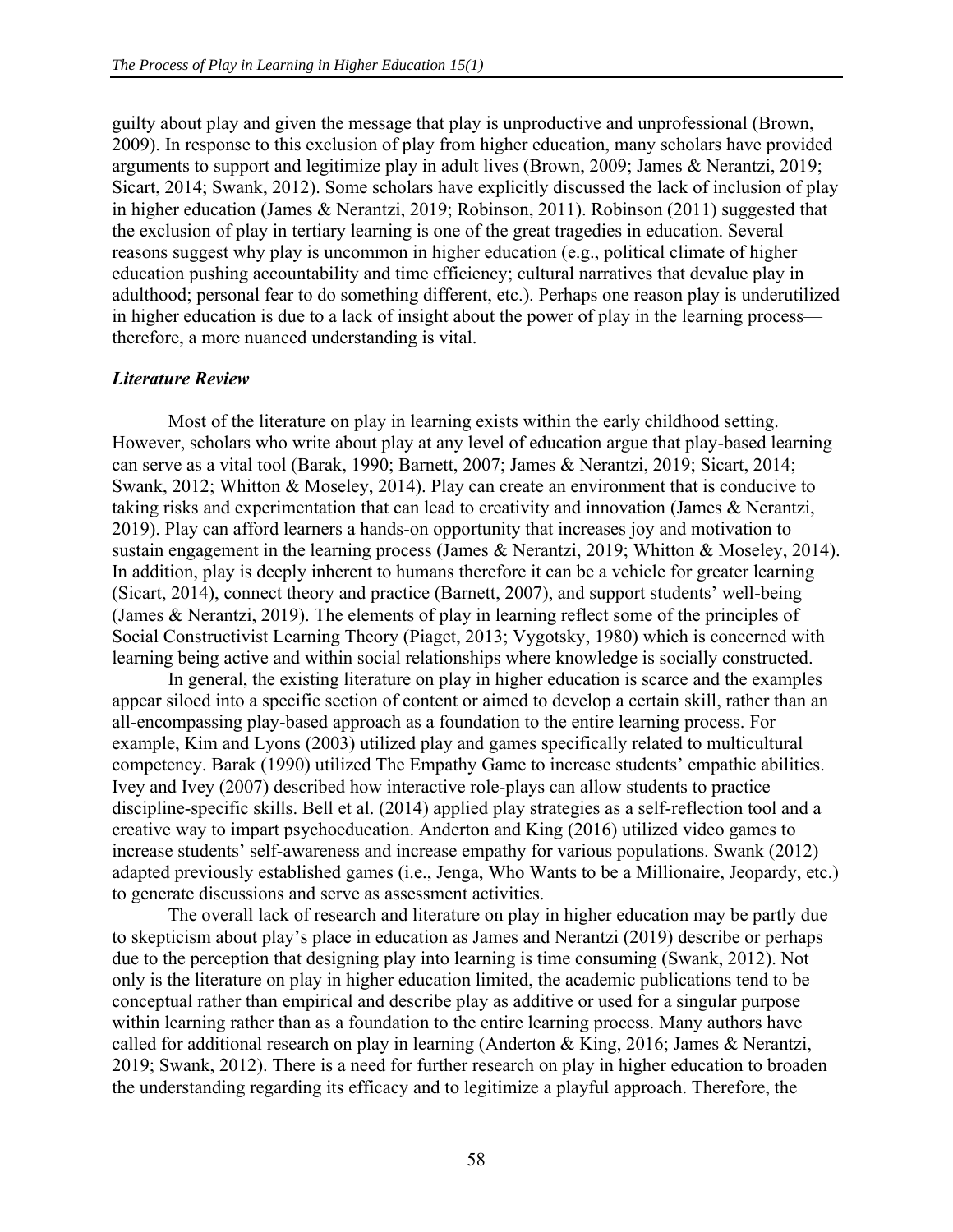purpose of the current study was to understand students' experiences of the inclusion of play as an all-encompassing foundation to the learning process.

#### **Methods**

The research question that guided this study was: What is the meaning of the experiences of higher education students' learning within a playful approach? To infuse play as the foundation to the course, the instructor embodied a playful personality, included games and play at the start of class (not always directly tied to content), provided many opportunities for roleplays to practice counseling skills, and designed play and competitions within class discussions and activities to learn content. Play was a part of every class session. These elements of incorporating play into the course design supported a Social Constructivist learning approach (Piaget, 2013; Vygotsky, 1980) where constructivism provided the theoretical underpinnings and the playful approach guided *how* to create a socially constructed environment.

This study utilized a hermeneutic interpretive phenomenological methodology which positioned the researcher to understand the meaning of the experiences of higher education students learning through play (Creswell, 2013; Spielgelberg, 1976). This methodology was fitting for this study as it aimed to interpret the meaning of the students' experiences of play in the learning process (Moustakas, 1994; Lopez & Willis, 2004). The literature describing play within tertiary education is scarce and, to the researcher's knowledge, there are no studies that have examined the meaning of students' experiences of play as a foundation to the learning process within higher education. Therefore, an in-depth exploration to uncover the meaning of play in the learning was vital to better understand the process of play in education as a pedagogical tool.

#### *Role of the researcher*

In order to establish an explicit research process, it is important to understand the researcher's setting and her relationship to and assumptions about play in learning (Hunt, 2011). The researcher works at an urban public research university within a graduate program located in the Western region. The researcher has personally not experienced play throughout her prior educational endeavors outside of some humorous professors or isolated playful hands-on activities. The researcher values a Social Constructivist Learning approach (Piaget, 2013; Vygotsky, 1980) as a theoretical orientation to her teaching and believes that using play in learning is a means to achieve that theoretical stance. The researcher believes that through play, students would have an opportunity to experience joy and laughter which would cultivate stronger connections with their peers and professor. The researcher believes that with stronger connections and a sense of community, the students would be more willing to take risks which would ultimately lead to enhanced learning. Within interpretive phenomenology, the researcher's background knowledge serves as a valuable guide and inquiry lens when interpreting the data (Heidegger, 1962; Lopez & Willis, 2004). Through this lens, it is impossible to completely separate the researcher's experiences and background knowledge on the subject (Heidegger, 1962). However, the researcher attempted to be aware of these values and assumptions throughout the research process by arranging for a third-party person (hereafter referred to as "research assistant") from the Faculty Research Center at the researcher's university to collect and transcribe data, conduct the focus group conversations, and partake in the coding of data.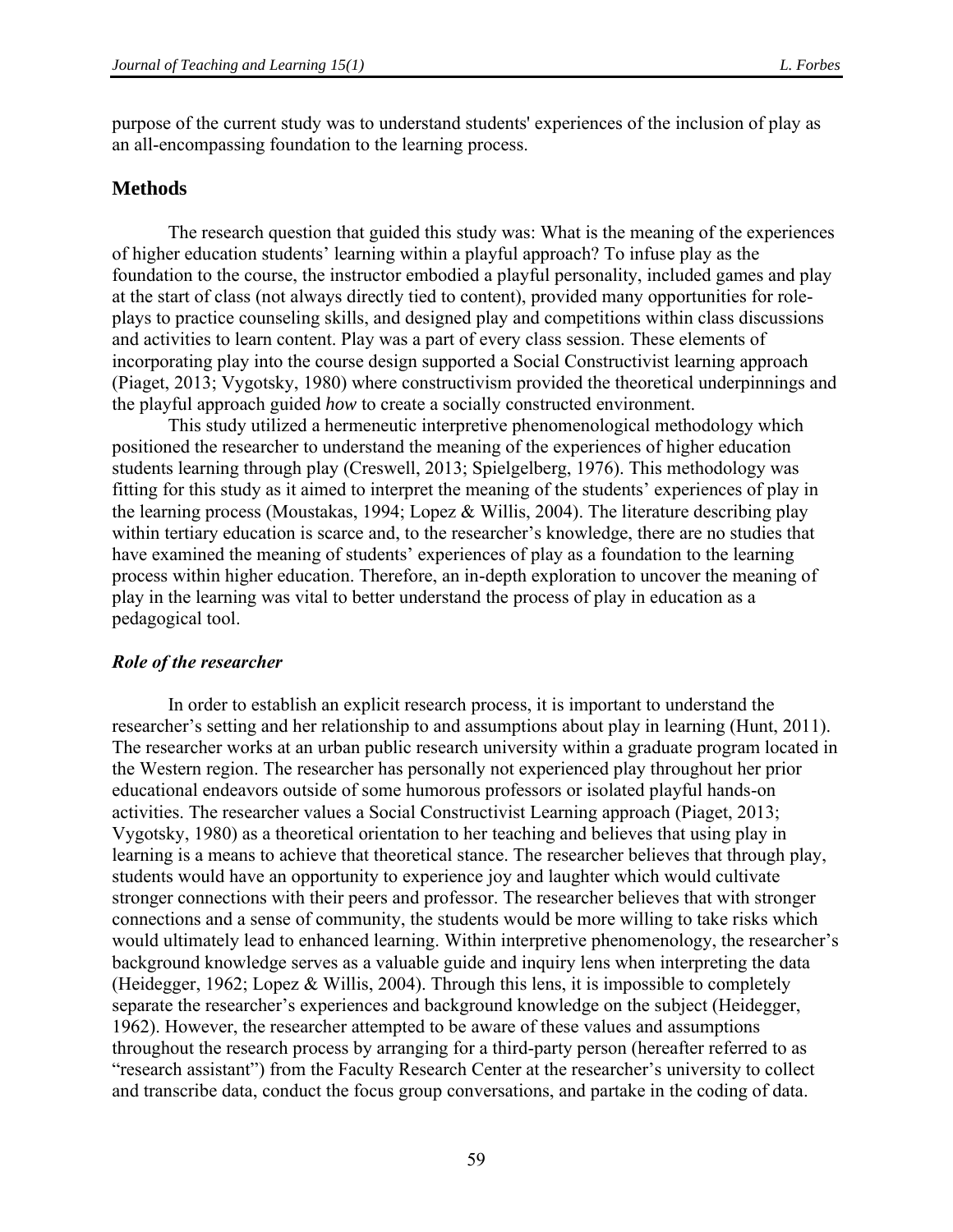# *Participants*

This study included 12 participants (see Table 1): eight self-identified as female and four self-identified as male with ages ranging from 23 to 43-years-old. All of the participants were enrolled in one of the researcher's three courses during the Spring of 2020. The participants chose a pseudonym at the start of the study. It was important that the students' identities remained anonymous to the researcher because the researcher will serve as the students' professor in future courses. Therefore, limited demographic information was collected, as more detail than what is presented in Table 1 would have revealed the students' identities.

| Pseudonym         | Age | Gender Identity | Race/Ethnicity   |
|-------------------|-----|-----------------|------------------|
| "Steve"           | 39  | Male            | Caucasian        |
| "Jean"            | 29  | Female          | Caucasian        |
| "Mae"             | 26  | Female          | Caucasian/Latina |
| "Watson"          | 32  | Female          | Caucasian        |
| "Sally"           | 43  | Female          | Caucasian        |
| "Rose"            | 24  | Female          | Caucasian/Latina |
| "Jose"            | 26  | Male            | Latino           |
| "Girl Scout"      | 23  | Female          | Caucasian        |
| "Rando Partician" | 27  | Male            | Caucasian        |
| "Lily"            | 41  | Female          | Caucasian        |
| "David"           | 27  | Male            | Black/Latino     |
| "Helena"          | 38  | Female          | Mestizo/Hispanic |

Table 1: Participant Demographic Information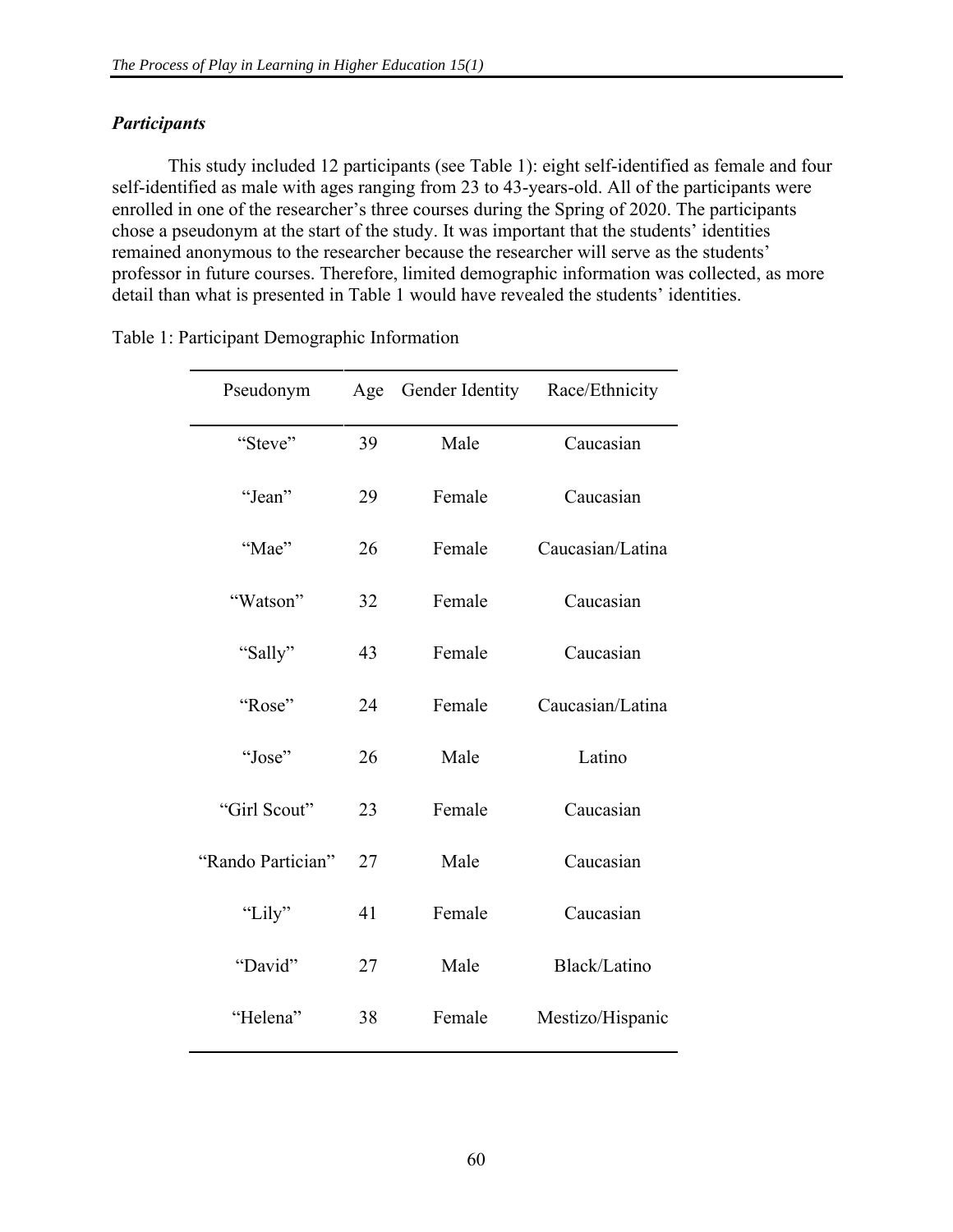#### *Data collection*

After obtaining IRB approval, the research assistant attended the start of each of the researcher's three classes to describe the study to the students, answer questions, distribute and collect signed consent forms as well as the initial journal entries. During the consent process, the researcher left the room for confidentiality purposes and to reduce pressure or obligation to participate. At no point during or after the study did the researcher learn of the participants' identities. The only inclusion requirement was that the participant was a student in one of the researcher's Spring 2020 courses, which meant all were over the age of 18 and enrolled master's students within the program in which the researcher teaches.

Students who consented to participate in this study were asked to submit demographic information, two written journal entries (i.e., one at the beginning and one at the end of the semester), and engage in an end-of-the-semester focus group. The initial journal prompts inquired about students' thoughts regarding the role of play in learning, their prior experiences, concerns, or initial impressions regarding play being incorporated into class. The final journal prompt asked students how/if their thoughts about the use of play in learning changed since the beginning of the semester, what types of play-based activities they found useful and which they did not find useful, and how/if the use of play had influenced their learning.

Participants also engaged in an end-of-the-semester hour-long focus group (three separate focus groups were held) conducted by the research assistant. The focus group data were collected through a structured interview protocol which asked the students to reflect on their experiences of learning through playful pedagogy which they experienced within the course. They were asked to share specific examples of play in their learning, their experiences, and the benefits and limitations of play in learning. Focus groups were conducted and recorded via Zoom Video Conferencing.

Participants were informed about the risks as well as precautions taken to ensure confidentiality. All data and the students' identities were kept confidential through use of pseudonyms, limiting the demographic questions, and data being collected and de-identified by the research assistant. All data were transcribed for data analysis by the research assistant with student-chosen pseudonyms prior to being given to the researcher and were kept on passwordprotected computers. All data were uploaded to Dedoose, a password protected qualitative research software, to organize and analyze data.

#### *Data analysis*

A hermeneutic interpretive phenomenological approach was utilized to understand and make meaning about the students' experiences of the use of play in learning (Lopez & Willis, 2004; van Manen, 1990). A hermeneutic interpretive method attempts to capture and manifest the hidden meaning within the human experience that goes beyond mere description of core concepts (Spielgelberg, 1976). The meaning of experiences is not always readily apparent to the participants but can be extracted from the stories they share through the research process (Lopez & Willis, 2004). Therefore, the focus of inquiry is centered on the meaning of the participants' narratives regarding their experiences (Lopez & Willis, 2004).

Dedoose was utilized for coding and data analysis. The researcher initially read the transcripts without coding in order to gain a holistic understanding of the data (Moustakas, 1994). This initial pass through allowed the researcher to remain open to possible meanings that the data held. The second read of transcripts generated descriptive coding for the purpose of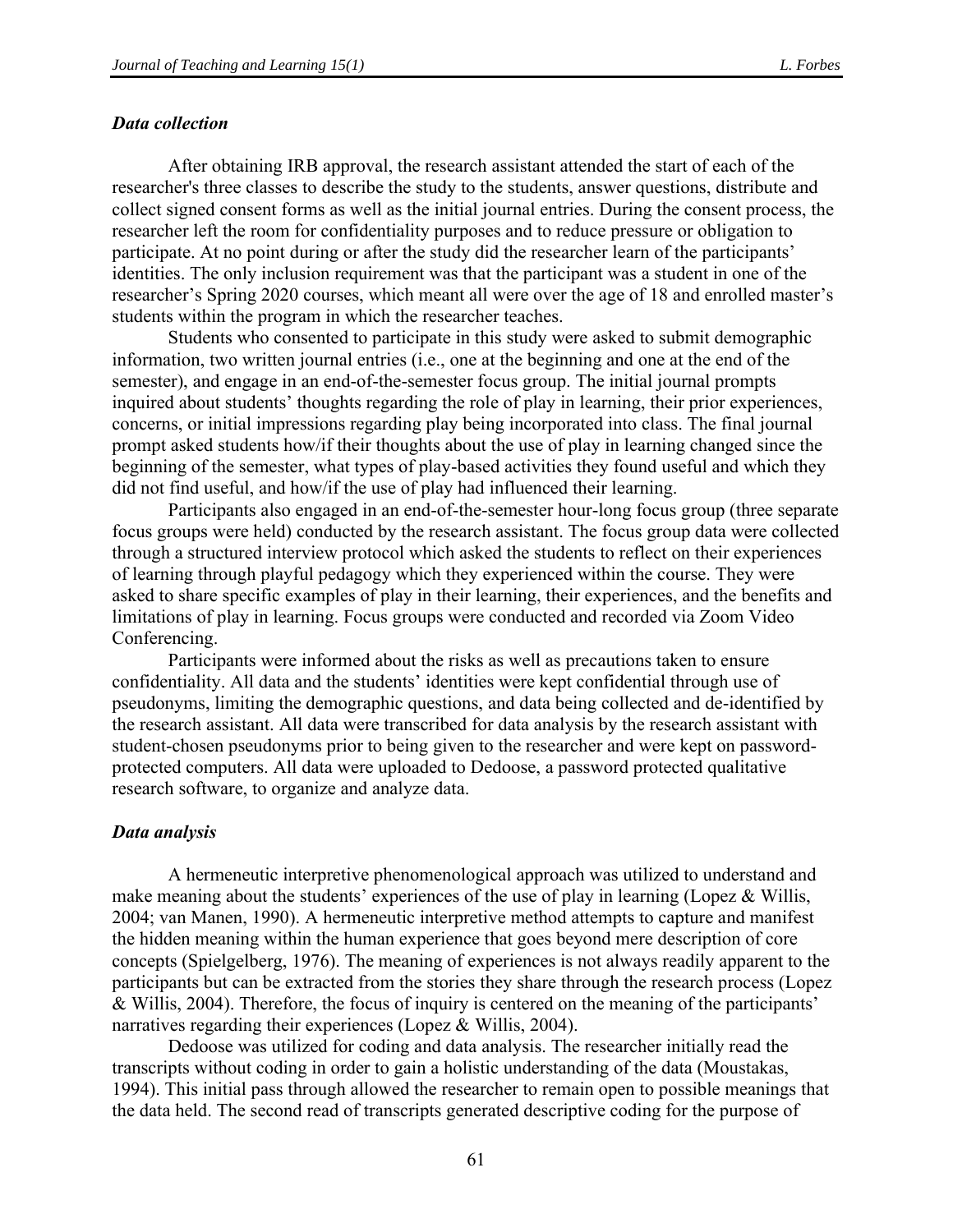assigning labels that capture, in a word or short phrase, the main meaning of the selected passage of the data (Saldaña, 2012). In an additional coding phase, pattern coding was used where a "meta-code" (Saldaña, 2012, p. 209) was assigned to similarly coded data. Using the constant comparison method (Glaser & Strauss, 1967), the researcher identified patterns in the data to generate themes. Each emerging theme was compared to previously identified themes. Smaller themes were then collapsed into broader themes. Textural definitions of each theme were developed to capture the meaning of the theme (Moustakas, 1994).

#### *Trustworthiness*

Multiple forms of trustworthiness were used in order to increase the study's rigor (Lincoln & Guba, 1985). Prolonged engagement was achieved by collecting data at various points throughout the semester, ranging over five months. Throughout the semester, the researcher attempted to maintain awareness of her values and assumptions throughout the research process by journaling reactions and possible biases as they arose (Moustakas, 1994). Triangulation was utilized by collecting multiple sources of data, which can improve the validity of the study as various types of data are used to substantiate a single fact (Yin, 2009). Data sources in this study included: 1) participants' written reflections at the start and end of the semester, 2) three transcribed focus group conversations at the end of the semester, and 3) students' qualitative comments within the Faculty Course Questionnaire (FCQ). The FCQs are the university administered end-of-the-semester surveys requesting students' anonymous feedback regarding the course and faculty member. It was important to use FCQ data because a potential critique of this study could have suggested that students who would volunteer for a study about play in learning would potentially be naturally inclined to value play, suggesting the data would be largely in favor of this pedagogical technique. The FCQ data is anonymously completed by any student within the course, not just the study's participants, therefore could capture any student's experiences, even those that potentially did not value play in the learning process. The average percentage of students who completed the FCQs across all three of the researcher's courses was 88%. Therefore, it is notable to report that there were no negative comments about play or outliers within the FCQ data regarding play in learning.

Lastly, once the researcher established themes and identified which codes made up each theme, she consulted with the research assistant to receive feedback and critiques regarding the themes. The researcher also engaged in numerous debriefing conversations with an external content expert on play, fun, and higher education. The content expert served as an external audit to provide feedback and agreement regarding codes and the development of the themes.

#### **Results**

This research utilized a hermeneutic interpretive phenomenological lens to understand the meaning of the students' experiences of play in the learning process. Through data analysis, the following themes were uncovered: 1) play is underutilized and devalued in higher education, 2) play cultivates relational safety and a warm classroom environment, 3) play removes barriers to learning, 4) play awakened students' positive affect and motivation, and 5) play ignited an open and engaged learning stance to enhance learning.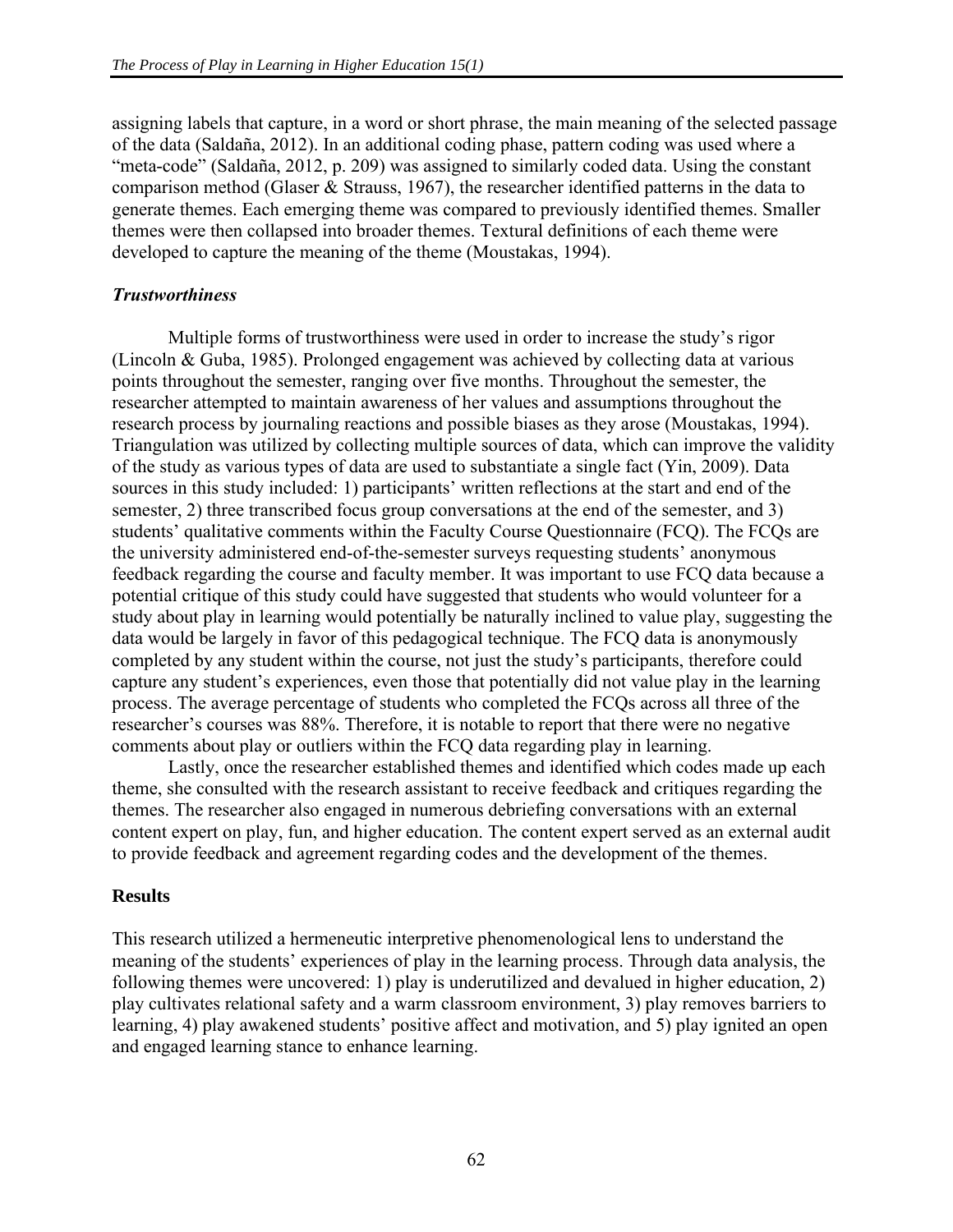#### *Play is underutilized and devalued in higher education*

As participants described the experience of learning through play, they spoke about play in higher education as an atypical and underutilized approach. At the start of the course, students reported their initial confusion, skepticism, or surprise about incorporating play in higher education. Upon learning that this course would include play, Helena expressed her surprise by saying, "In this program, we can do that? We can play?" Lily expressed her confusion about play in higher education by saying, "I thought play in learning was for elementary level, it's an exception to the rule in higher education. I'm possibly confused about play in higher education." Watson expressed his skepticism about how it would even work with adult students, "I'd say when I first heard about this [play in learning] the first thing I was skeptical about was getting graduate students to get out of their chairs and move around." Watson went on to describe how he was not initially excited about the expectation of being highly engaged by saying the "lazy student in me would rather sit and listen to a lecture" so he does not have to do anything but he also simultaneously admitted that he learns better when he is engaged and interacting. Although multiple participants were initially skeptical or confused by the idea of play in a higher education setting, by the end of the course, the uncertainty had been resolved and participants spoke favorably about play in learning.

During the end-of-the-semester focus groups, the students described play as an uncommon, non-traditional, and student-centered approach to teaching and learning that utilizes fun, play, joy, creativity, laughter, and flexibility. Students described this approach as being noticeably different than traditional learning which they described as a "rigid and stricter lecturebased 'listen to me,' approach that is focused on performative learning, content delivery, notetaking, memorization and high-pressure assignments." Students described playful teaching and learning as abnormal but "refreshing." Watson explained his experience of play in learning by saying, "I would describe it as an alternative to the traditional style learning where traditional is lecture-based and the non-traditional style learning is very engaging, experiential, and fun." Students also spoke about the value this alternative approach holds for them. David said, "At this point we have well over a dozen years of just being lectured at and I never learned very well like that." Play in learning clearly had an impact on Lily as she stated:

Everything about grad school feels non-fun-oriented: extensive program handbooks, performative quizzes, unnecessarily complex assignments, formidable grading and attendance policies, all of which seem designed to discipline rather than educate; loads and loads of reading which is never discussed or applied in class, and so it feels removed from usefulness. Play provided an uplifting break from the seriousness of all this. My experience has shown that the value of play in learning is not to be underestimated. The incorporation of a little levity and a laugh has been life-affirming in general, but has also felt useful in creating a spaciousness for learning that is palpable, and palpably absent in other classes where the focus is more on performative quizzes and lengthy PowerPoint presentations. I feel better primed to learn when it's not quite so rigid a class environment. The spaciousness has been invaluable.

Several students communicated the belief that adults are not encouraged to play enough. It seemed as though the participants experienced play in learning as an alternative and refreshing approach to learning and seemed to prefer the approach rather than how they experience traditional education.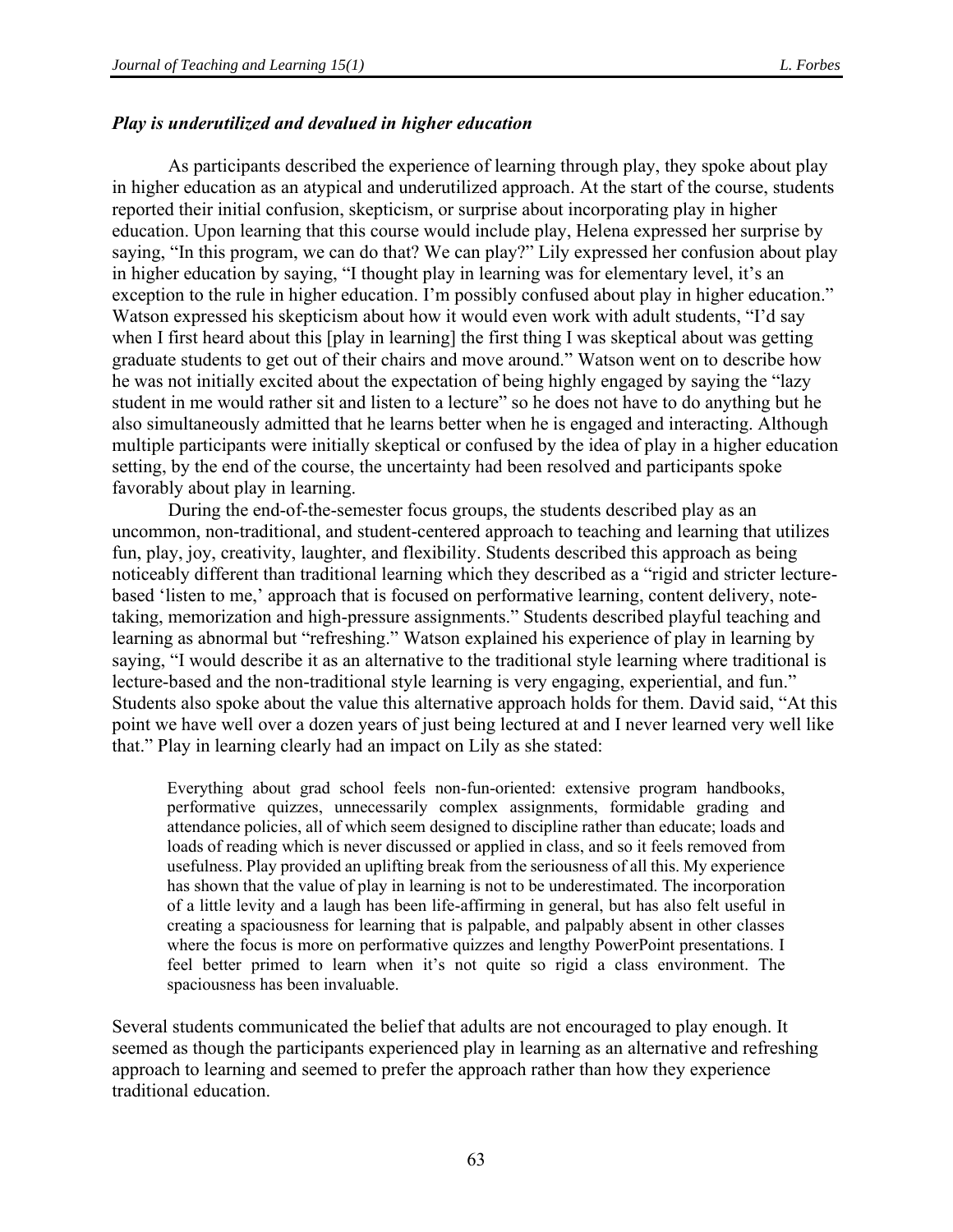#### *Play cultivates relational safety and a warm classroom environment*

In this theme, students described play in learning as having the ability to build relationships leading to a sense of relational safety and a warm, inclusive classroom. This sentiment is reflected in the literature stating that play generates social bonding (Brown, 2009; Sicart, 2014). The participants indicated that this bonding process began with the professor embodying and modeling playfulness, vulnerability, humility, authenticity, and unconditional positive regard. Many students discussed the instructor's way of being and personifying a playful person, instead of just "spewing information" at them, which encouraged them to more deeply engage with the content. One student stated in FCQ feedback, "Her [the instructor's] quirky personality was an authentic showing of herself and allowed for an atmosphere where beginning counselors felt safe practicing skills and often failing along the way." It seems by modeling playfulness and making space for play, it provided a humanistic environment that encouraged students to subsequently let down their guards and become more human and vulnerable themselves.

Some participants described how play inspired vulnerability and authenticity in front of their peers which was typically difficult for them to do in class. Steve said, "Fun and play allows for genuine human connection that you don't get if you're serious all the time." Girl Scout described play as a way to rehearse vulnerability by saying, "I got to practice being vulnerable in front of a bunch of people and being authentic, and I got to be silly which made it a good bonding experience." As students were able to be authentic and vulnerable, it led to participants perceiving their classmates and instructor as personable and approachable. Having space to be authentic humans in the classroom seemed to foster student openness and cultivate relational safety with each other and the instructor. Sally reported, "It [play] is a way to build relationships and as you're building relationships, the learning goes even deeper." Sally's belief about social relationships leading to more profound learning experiences is reinforced by Social Constructivist Learning Theory which values the collaborative nature of learning within social relationships (Vygotsky, 1980).

Other participants indicated that a sense of community and belonging established a safe, warm, respectful, and egalitarian classroom environment where everyone is valued for who they are and what they have to contribute. Jose said because of the safe environment that had been created, he felt more open to "share ideas and perspectives as we had conversations." Within the FCQ data, a student commented, "I wish all professors made such clear and sincere efforts to care about us students as people, not customers in the business of education."

While play cultivated a safe environment for students to be their whole selves, students also reported that it did not equate to ease of expectations or a lesser learning experience. Many described how within the safe environment they were then expected to do challenging tasks. A student stated in the FCQ comments, "Even though we protested sometimes out of fear and didn't want to dive into role plays, I appreciated [the instructor] challenging us. I think she created a safe environment for us and expected us to rise to the occasion. The high support and high expectations made this feel like a safe environment in which I grew so much." Play established an environment built upon trust and safety which encouraged vulnerability leading to connections and belonging—this created a safe base in which to be challenged.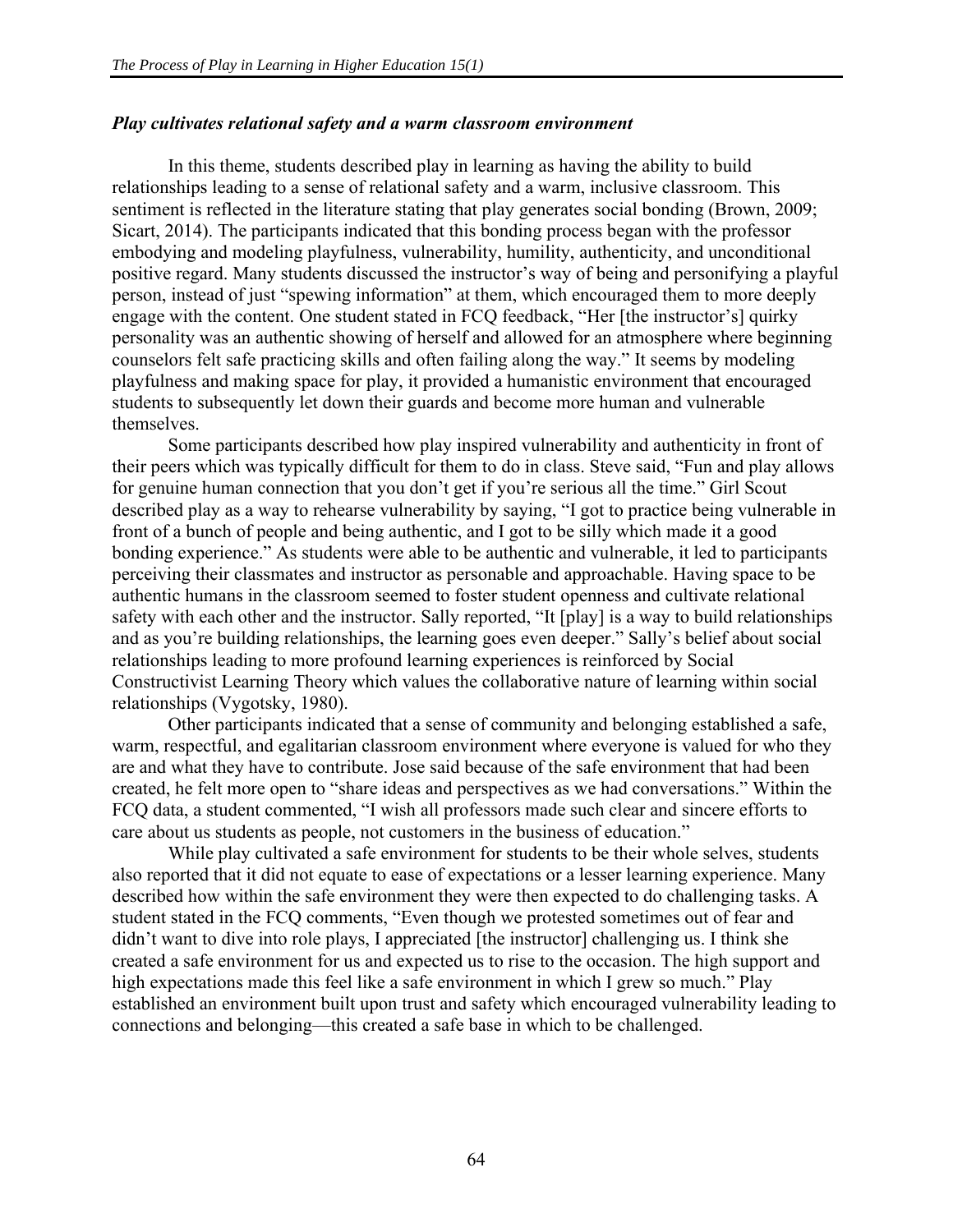#### *Play removes barriers to learning*

This theme describes how play served as a form of self-care—relaxing students, reducing their stress and allowing them to balance the seriousness of the course. Students described play as melting away their stress that enabled them to relax in order to be ready to learn and better connect to the difficult content. The students' narratives regarding this theme mirrored the literature indicating that play reduces stress and anxiety (Brown, 2009; Sicart, 2014). Rose said, "It [play] alleviated stressors because we were able to find moments of happiness and connection with others by engaging in play while learning." Jean agreed, "I realized that play and goofiness has served to decrease stress and tension—even if just for a few moments." Lily described play in the classroom as a form of self-care saying,

I think that is one of the very few places that I've seen somebody effectively provide a balance, like 'yeah what you're doing [counseling] is gonna be serious, it's engaging, it's meaningful, it's thoughtful, it's heavy, it's hard, and that's not all there is. There's this whole other side too and it's important to remember that you're human, that you're gonna laugh, that you're gonna have fun.' She even had it on the syllabus for spring break: 'no work, must play.' Everyone talks about self-care but in this class, we talked about self-care, it was modeled, and then we incorporated ways to practice it.

Rando Partician and Helena indicated that play helped them focus their attention on learning. Helena said that with play, "I am more alert and being more alert makes me better able to learn." Sally described a similar importance of play by stating:

We frequently come into a class with a whole day…there's stuff we're worried about and so, just, going right into the content – I may not have fully transitioned. But by integrating play, you're pulling the students, into your world, the professor's world, and then once you have their attention through play, through the hook – which is what play is, it's a hook – then you really can get them to be more attentive to the content that you want to teach, because you've engaged them in a really personal fun way.

Students described play as helping them balance out the seriousness and the stress associated with the profession and serious topics—also a benefit of play echoed in the play literature (Brown, 2009; Sicart, 2014). Play positioned the students to be more comfortable and confident in facing the stressful, vulnerable, and "dark" conversations in class. Claire said, "Warming up with jokes and activities set the tone for a warm environment before we had to talk about hard topics – it eased our nerves." Students indicated that even small ice-breaker activities can have a positive impact with learning heavy content. Students noted that the entire class was not all fun and games – there were serious parts to the class but the time for play helped them face the gravity in a more balanced way without taking the seriousness of the profession away. Students described play as having the ability to make the seriousness more approachable.

Girl Scout acknowledged that play does not have to be separate from professionalism by saying, "Just because I'm in all this serious stuff doesn't mean I have to be a serious person and it doesn't mean I have to go down with the ship." Rose added, "I can be a funny, silly, lighthearted person with an awareness of the professionalism that goes into therapy, so it helped me learn how to do that while also maintaining professionalism." Girl Scout differentiated this balance nicely when she said, "Play allowed me to take my education seriously without having to take the stress of it seriously." Rando Partician described his belief that humor can get lost in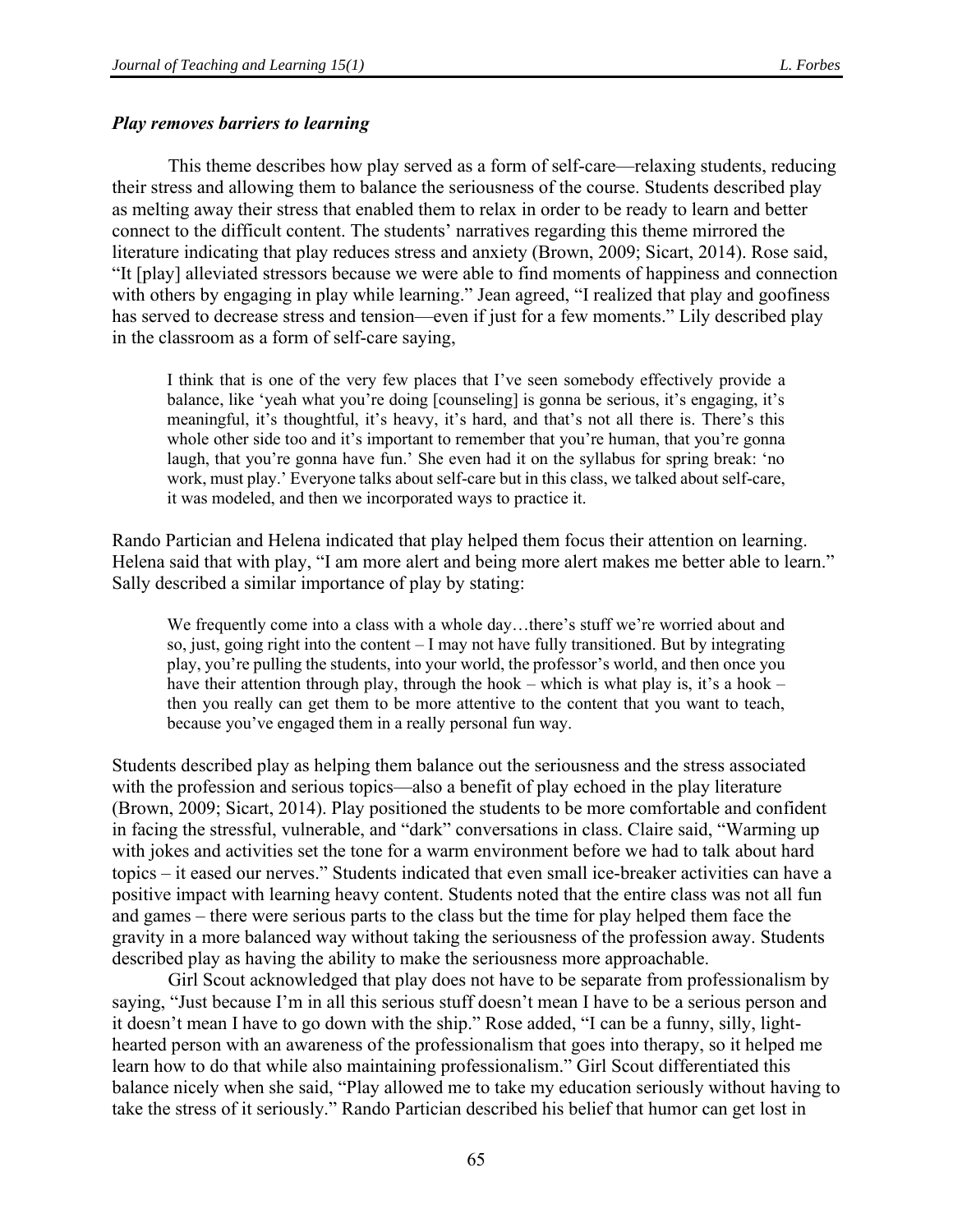education and communicated a preference that classes carry both fun and seriousness and that it is okay to balance them both.

In addition, participants repeatedly reported that play lifted the students' fear of vulnerability and fear of failure—often barriers to learning. Many students reported feeling more comfortable in the classroom setting as a result of play. Play relieved some of the pressure of the course freeing students to make mistakes and helping them to be better able to see errors as a part of the learning process—they were able to give themselves grace that there is a steep learning curve and failure is an expected component. Several play scholars have found a similar benefit of play in reducing self-consciousness that can lead to taking risks in learning (Brown, 2009; James & Nerantzi, 2019). David indicated that in going through a counseling program you experience a lot of "failure and shame" but play eases that tension and makes it easier to take risks that might lead to mistakes. Jose said, "It really took away my self-critique and opened me up for mistakes and the learning curve that I might have throughout the semester." Removing barriers and reducing stress seemed to permit students to overcome their fear which primed them to be vulnerable and engage in appropriate risk-taking. A surprising finding was that this theme did not link play directly to learning, but students described play as a technique to reduce barriers to prime them to be more alert and willing to be vulnerable, which paved the way for effective learning to take place. It was almost as if playfulness (play that is removed from relevance of the course) served as a precursor to greater learning. Therefore, this theme highlighted a difference between play that teaches students content directly and content-irrelevant play that is done solely for the purpose of joy/levity that ignites the learning process.

#### *Play awakened students' positive affect and motivation*

Students indicated that once they felt a sense of trust, connection, and relaxation in a warm and playful environment, they were more excited and motivated in the learning context. An issue that educators often grapple with is increasing student motivation because it is clear that motivated students learn more effectively (Deci & Ryan, 1985; Ryan & Deci, 2000). The findings from this study suggest play may be a valuable resource in increasing students' motivation. This is also supported by some play scholars who have argued that play in the learning space encourages intrinsic motivation (Gee, 2003; Whitton & Moseley, 2014). In the students' opinion, traditional education (e.g., strict, lecture-based) is less able to ignite positive affect and increase their motivation than a playful pedagogy. With play, students described being more motivated, alert, and energized – thus better able to concentrate and focus on learning by switching into student mode where material became more intriguing, pleasurable, joyful, and exciting because the content and the class were presented in a playful manner.

Play, relationships, a safe classroom, and the reduction of barriers, all seemed to aid in making the content more accessible and interesting to students. Jean said, "I thought about the discussions and learning topics in a way that is primed by play which in turn made the material more intriguing." Students described a sense of joy and excitement when learning through play. One student's FCQ comment stated, "this class helped me engage with the material when I struggled with other classes. I looked forward to her class because she made the material exciting using play and games to learn." Many students seemed to describe a shift in positive emotions which made class exciting and intriguing. Deci (1987) found that engaging in intrinsically motivated activities can result in positive affect, however, other research indicated that positive affect can be generated *prior to a task* to increase levels of motivation to complete the task (Isen & Reeve, 2005). It is clear that motivation and positive affect go hand in hand and are important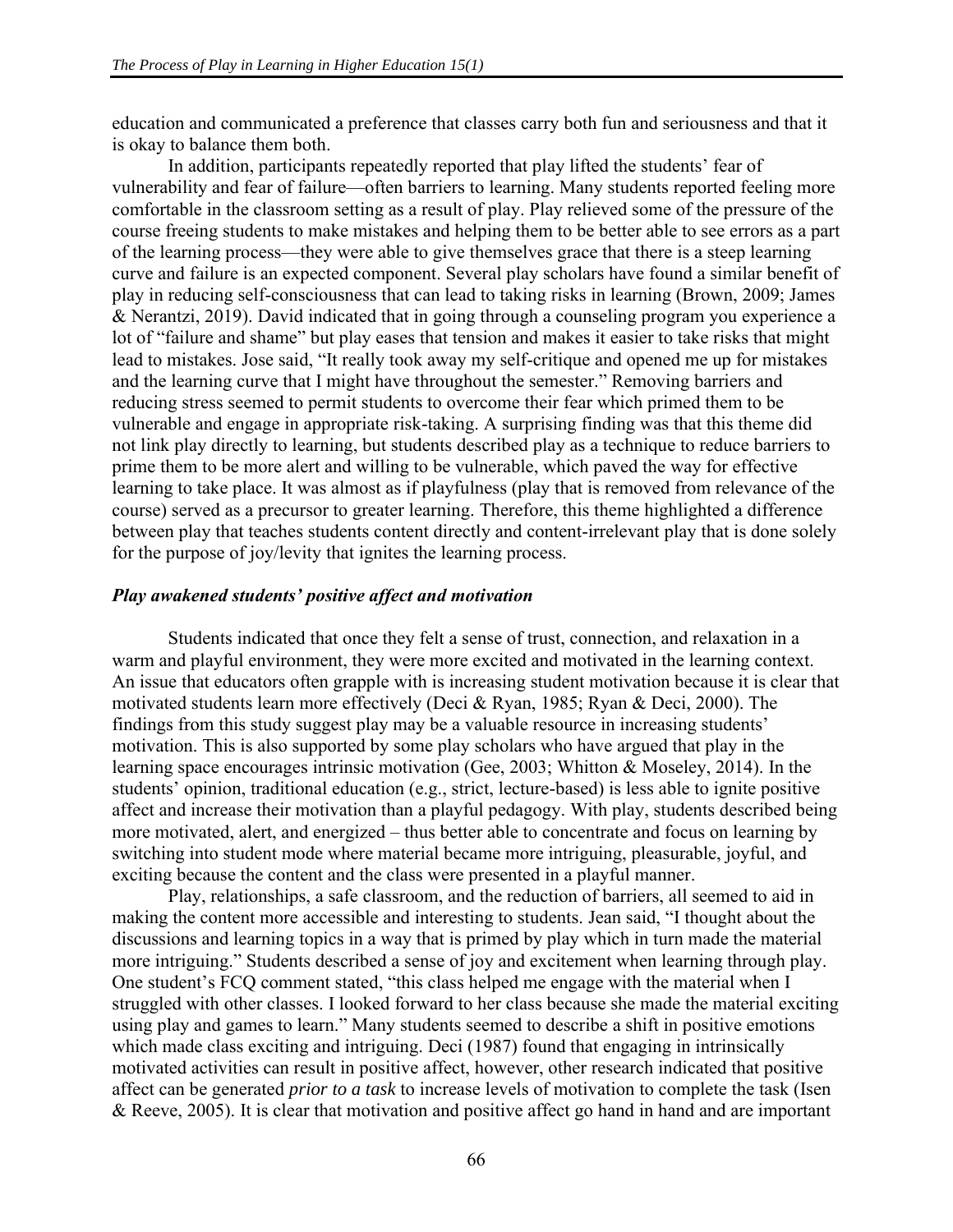in the learning process (Deci & Ryan, 2000). Play seems to be vehicle to produce positive emotions in classrooms.

Multiple students agreed by stating that when class time is more enjoyable, they are better able to retain the information. Rose said, "Since it was done in a playful manner, I was excited about it and whenever I'm excited about learning, I can retain that knowledge a lot more." Students reported that this higher level of enjoyment in class helped them focus and look forward to class. Rando Partician said, "I am excited for class and not worried about being bored or not paying enough attention because she made the material exciting." It seems that one benefit of play was that students felt more intrigued and excited about the content and attending class which may have cultivated higher levels of motivation than if they had found class time joyless. This awakening of motivation seemed to fuel their excitement and increase the appeal of the course and their desire to engage in the content.

#### *Play ignited an open and engaged learning stance to enhance learning*

This theme seemed to build upon the prior themes. Once play established relational safety (theme 2), a reduction of fear, stress, and anxiety (theme 3), students became more motivated in the learning environment (theme 4). It seemed that those aspects paved the way for this final theme where students described an experience of high engagement, persistence, and openness to the learning activities. As the students were more excited and motivated to engage with the hands-on and interactive nature of play, participants described the learning as more realistic, meaningful, personal, and applied. This theme reflects the literature on play describing play's ability to produce high levels of engagement and participation (James & Nerantizi, 2019; Whitton & Moseley, 2014) which can lead to a more memorable learning experience (Brown, 2009; Sicart, 2014).

The students' narratives explained how interactive the classroom felt which made them better able to engage with the content and others. Sally indicated, "We learn the most when we are engaged and have to apply what we are learning. I think the purpose of play is about relationship-building and transitioning into the class and being able to better engage." Many students described their struggle with long lectures. Some participants indicated that throughout their education, it is typical for professors to lecture for 30 minutes or longer; when that happens, the students zone out quickly and disengage with the class and the content. When referring to play in teaching Lily said, "If I just wanted content delivery, I could go to the library and check out a book but the fact that we played in class, kind of engaged us more as whole beings." A student in the FCQ data described being engaged with the material as more meaningful by saying, "the use of fun in the classroom made learning the content engaging and I appreciated learning when it felt that there was meaning and purpose behind the material."

Students reported many positive learning outcomes of being highly engaged with the class and content. Lily described the playful activities as being beneficial because it cultivated thinking, she said, "There's learning content and then there's learning how to think. I think teachers who do better teach people *how* to think rather than *what* to think and I think that play really helped to ignite a different way of thinking." Lily described a playful approach as being effective for long-term learning, she said, "It helped my brain learn differently than just cramming content. I can cram content but then I immediately dump it at the end of the class to make room for the next class but content that I actually learn and incorporate, stays with me forever."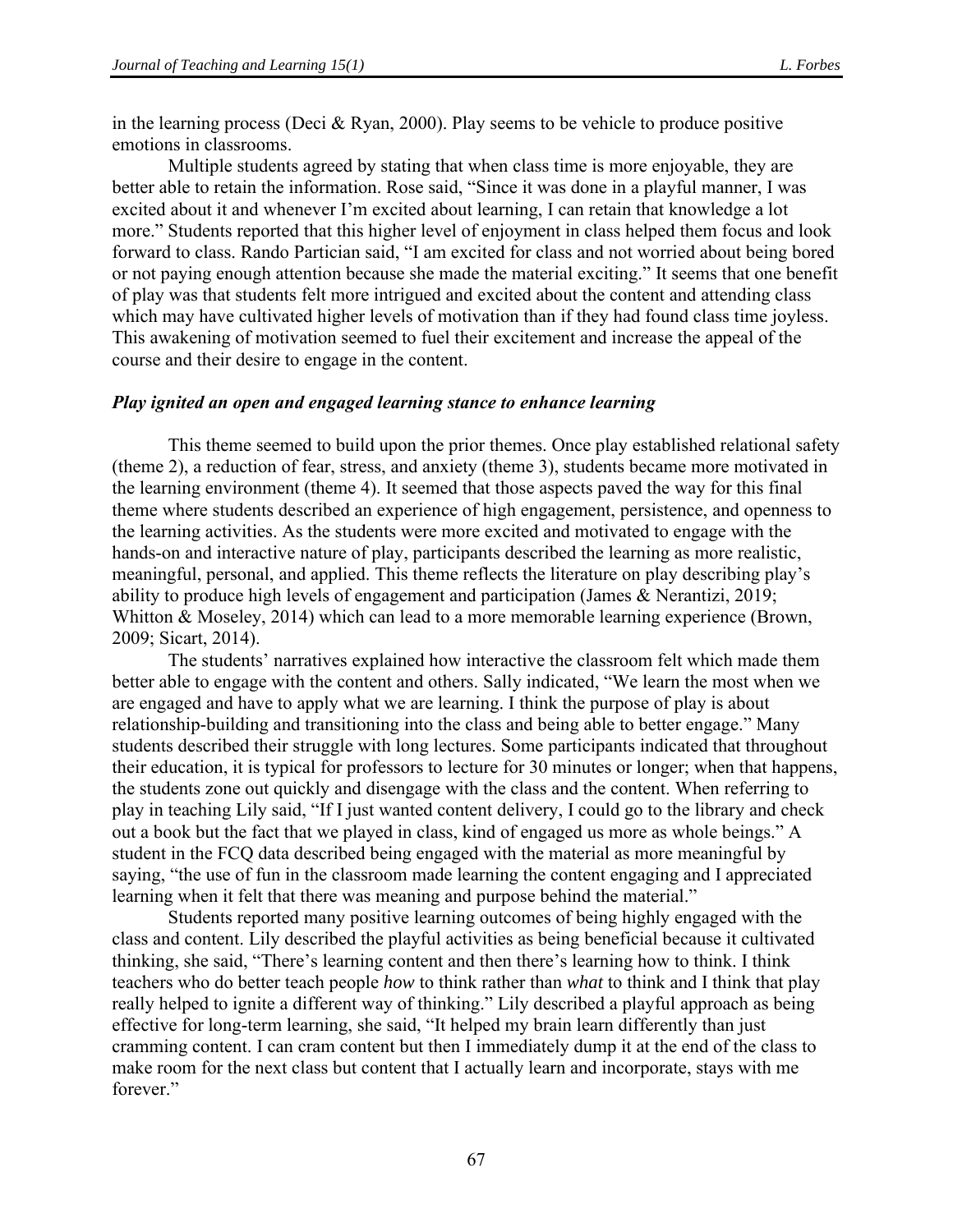The participants described being more open to taking risks and making mistakes along the way as well as being receptive to and valuing feedback from not only their professor but also their peers. Students described the openness existing due to the trust and safety that had previously been established within the classroom (theme 2). The students described in detail the outcomes of learning in a safe environment where their fears and anxieties had been reduced. One student's FCQ comment stated, "It allowed for an atmosphere where beginning counselors felt safe practicing skills and often failing along the way." Steve described the play and games as vital to his learning because he was able to relax and make mistakes when the mistakes did not matter. Lily added,

We are not going to be perfect, so I think soft-fails are really important and play is a really good place for soft-fails where I'm not going to lose points, I'm not going to lose face, I'm not going to be kicked out of the program. And I don't think that there are many positive places to fail in a graduate program. You fail, you fail. The stakes are high and it's a problem. It's an expensive problem too. But the games are an opportunity to fail and it not be a big deal. I don't think there are a lot of places for that in higher education. There's plenty of places for that out in the world but I don't think it's incorporated into pedagogy very often and I really did appreciate that a lot.

Many students discussed the opportunities for growth they gained from learning in a highly interactive environment that was conducive to making mistakes. Lily said, "I learn from my mistakes and I never would have made them without the opportunities to make them." Students believed that the interactive and playful approach was more personable and permitted them to make more meaning from their learning.

Students also described that the interactive and hands-on nature of learning through play established a means for skill acquisition, and being able to retain the content more effectively. Lily indicated, "I just learn differently. A lot of content [in higher education] is delivered in such a way that it is isolated from application. In this class, the incorporation of play and so many role-plays made what we were learning immediately practical." Students described a disdain for having theory simply "thrown at them" and expected to complete "performative quizzes that someday will never matter." Lily continued by saying, "My future clients are not gonna be like 'how'd you do on the five-point quizzes at the beginning of class?' No one is going to care. But the things that we learned in this class, seemed immediately practical because we immediately used them. And I learned them in a way that made them matter" A student's FCQ comment stated, "The focus on play makes the class fun and engaging, and the hands-on practice and feedback with real counseling is incomparably powerful." Students believed that through play, which created an interactive and engaging environment, they were better able to retain the information and develop actual skills and that when they are in the field, they will have actual experiences to draw upon.

# **Discussion**

This study sought to understand the meaning of the students' experiences of play as a foundation to the learning process. The participants described a complex process involving play that impacted their learning as a whole and not just solely for the purpose of learning content. The findings support much of the previous literature indicating that play increases social bonding (Brown, 2009; Sicart, 2014), leads to positive emotions and energy (Brown, 2009; Sicart, 2014),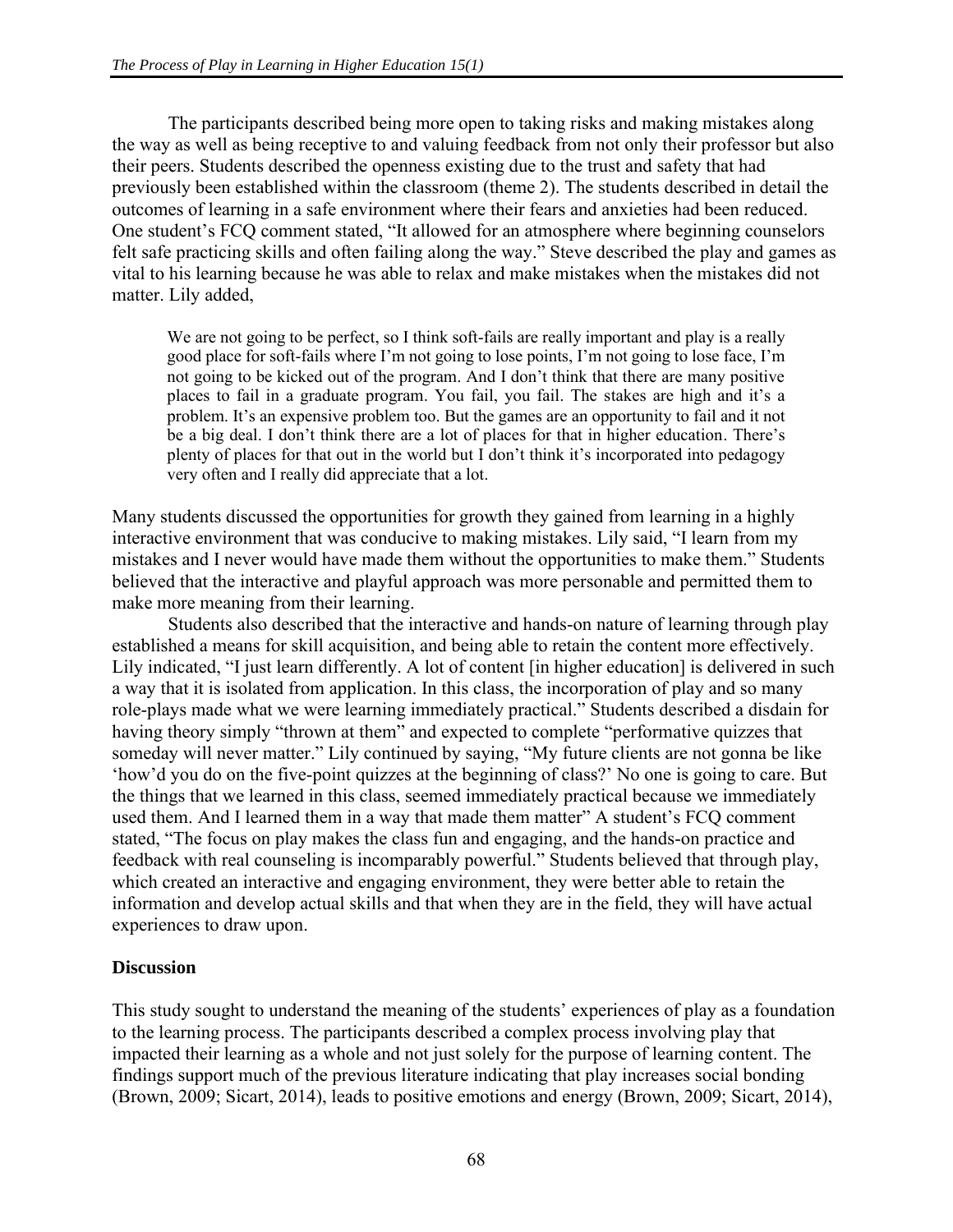is an instrument that allows us to balance out seriousness (Brown, 2009; Sicart, 2014), and reduces self-consciousness in order to make mistakes (Brown 2009) which can lead to meaningmaking (Sicart, 2014). Play accesses the whole brain and ignites different ways to build knowledge and leads to enhanced and more memorable learning experiences (Brown, 2009; Sicart, 2014). Authors specifically writing about play in the learning context, indicated that play brings relaxation, joy, liberation, focus, and creates a safe and engaged learning environment (James & Nerantzi, 2019). Several authors have indicated that play in the learning space encourages intrinsic motivation (Gee, 2003; Whitton & Moseley, 2014) and positive affect, which has been reported to enhance learning experiences, increase interest, and enjoyment in activities (Isen & Reeve, 2005). Other authors reported play in learning can increase participation, curiosity, motivation (Whitton & Moseley, 2014), and enjoyment (Gee, 2003; Whitton & Moseley, 2014).

Play in learning borrows from two separate fields of study—play and education. The findings from this study seem to only partially fit existing theories (e.g., Sutton-Smith's Play Theory; Social Constructivist Theory; and Self-Determination Theory). Brian Sutton-Smith (1997) proposed a *Play Theory* with seven rhetorics or narratives of play that attempt to explain, and justify different forms of play: 1) play as progress (i.e., we develop through play); 2) play as fate (i.e., lives and play are controlled by destiny); 3) play as power (i.e., play represents controlling conflict); 4) play as identity (i.e., a means to confirm the identity of a community of players); 5) play as imaginary (i.e., promotes creativity and innovation); 6) play as self (i.e., idealized by attention to the experiences of fun and relaxation); and 7) play as frivolous (i.e., play experienced as frivolous and protests against established orders of the world). The findings from the current study reflect these rhetorics and therefore, can justify what the students experienced was in fact play. But this justification is removed from more mainstream educational theories that are focused on play's place in the learning process specifically.

The findings of this study mirror many elements of *Social Constructivist Theory* (SCT; Vygotsky, 1980), a type of constructivism, which posits that learning and knowledge are best constructed through an active process within a social context. Learning is contextual and involves creating systems of meaning. Motivation is essential in a social constructivist environment as students are active participants in their learning. The components of SCT reflected in this study's findings are that play created a social and active learning environment where students reported higher levels of motivation. One may conclude that play is a means to create a social constructivist classroom, however, this theory also does not fully capture the elements and process of play in learning as demonstrated in the students' narratives.

*Self-Determination Theory* (SDT; Deci & Ryan, 1985; Ryan & Deci, 2000) examines various elements of motivation and indicates that the best learning outcomes derive from intrinsically motivated students (Ryan & Deci, 2000). SDT differentiates motivation on a basic level – intrinsic and extrinsic motivation. Intrinsic motivation is when one is internally moved to act for the fun or challenge of the task whereas extrinsic motivation is when an activity is completed in order to attain some separable outcome (Ryan & Deci, 2000). Educators cannot simply remove external factors of motivation or reduce the responsibility and tasks of learning; therefore, they face the issue of motivating students to learn that is not solely directed from external and controlling sources. That is to say, learning is a complex process of connecting external or extrinsic motivators to internal or intrinsic motivations to achieve meaningful outcomes. This study's findings suggest play as a valuable tool to increase student motivation across this extrinsic/intrinsic continuum as the participants frequently described indicators of higher motivation (e.g., energized, higher focus, joyful, exciting, and intrigued). However, the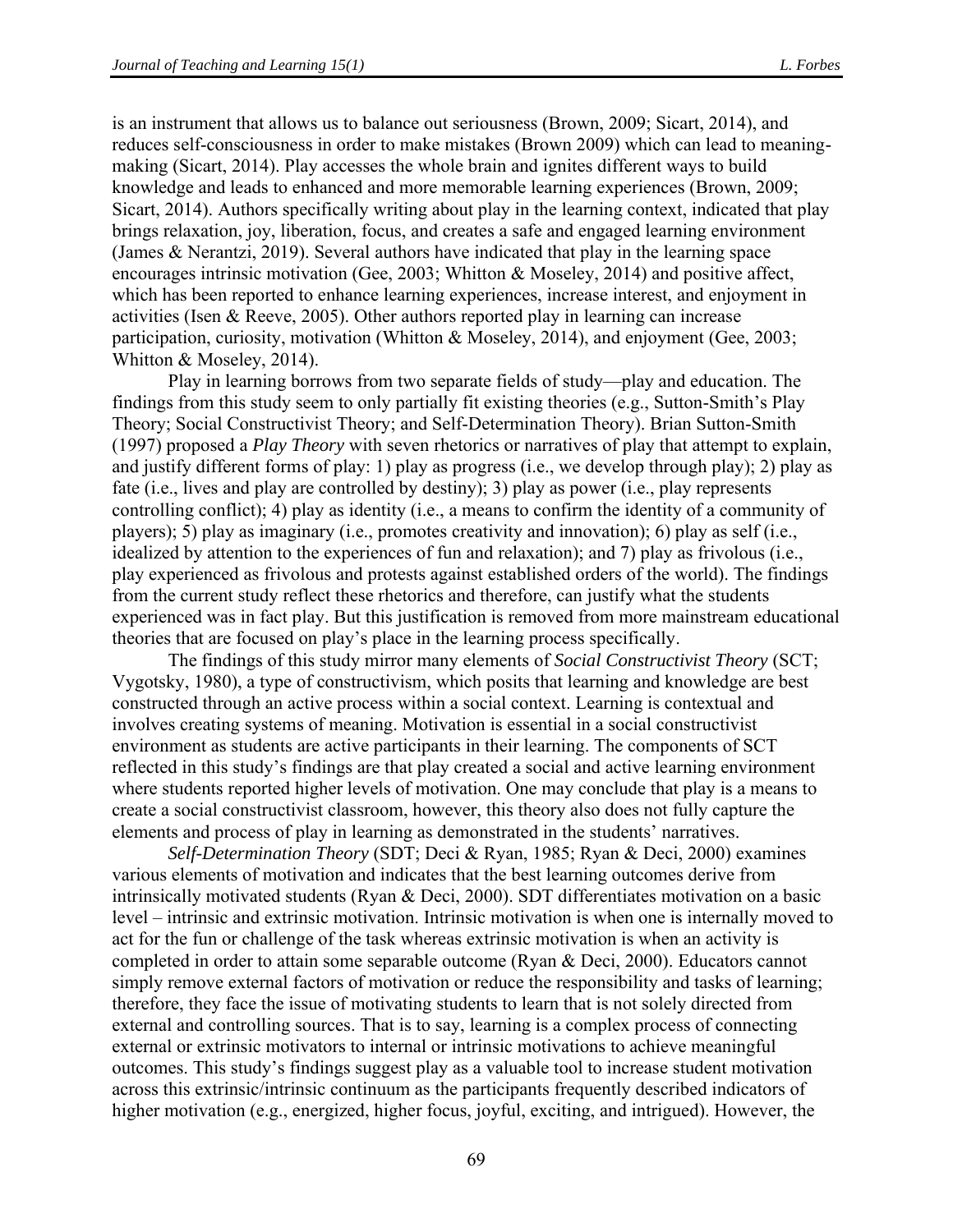issue of motivation only partially captures the meaning of play in the learning process. It is as though the findings of this study illuminate a gap in our knowledge of learning theories. It may be vital for the field of play to suggest a Playful Learning Theory that captures the essence of play's place in the learning process. There exist play-based approaches but the field is lacking a more complete play learning theory. Such a theory can provide more understanding and structure for educators to have more ease and confidence in adopting a playful approach.

Previous literature on play has presented benefits of play in learning yet lacks a comprehensive model or systemic understanding of the relationship among those concepts. The themes presented in this paper capture the meaning of the students' experiences with play in learning. Figure 1 suggests a model that represents how the concepts within the themes have relationships with each other. A system that is more than a collection of parts says something about the structure of play in learning. The development of this model is based on the assumption that the themes and concepts are interrelated and build upon one another. This model assumes that play ignites a powerful learning process that begins with instructors assuming a playful, vulnerable, authentic stance and serving as a knowledgeable facilitator in students' learning process. Play and positive affect establish authentic human interaction which leads to relational safety. Play and positive affect also serve to center students and reduce their barriers to learning (i.e., stress/fear/anxiety). Relational safety and a reduction of barriers awakens motivation to learn. Students who experience positive affect and motivation are willing to adopt an active vulnerable engagement with the content and others. Students who learn through active engagement assume responsibility for their learning and relate to the content on a personal level leading to deep and meaningful learning outcomes. Although further research is needed regarding the relationships suggested here, perhaps this systemic understanding of the findings can provide structure for future attempts to integrate play in learning.

#### **Implications**

The findings of this study suggest that there is a unique and energetic classroom experience when play is valued and utilized as a foundational component to the learning process. However, there tends to be criticism and misconceptions about play in tertiary learning potentially leading to the exclusion of play from pedagogical approaches (James & Nerantzi, 2019). James and Nerantzi (2019) suggested a reason why play is an uncommon pedagogy in higher education is that play can be seen as lacking rigor and educational quality. The results from this study provide additional legitimacy for play in learning as a substantial pedagogical approach in higher education. The results indicate that through play, students are better able to face the rigor of, and be more motivated to take risks and engage with, the material they are learning.

Swank (2012) described how some may be resistant to utilize play as they may believe play is merely for entertainment purposes. Educators may refrain from implementing play that is not connected to content because they believe play should be utilized only when it directly connects to course objectives and learning outcomes. This study demonstrates that play, even play for the purpose of joy, was a catalyst for enhanced learning. A playful activity can be an active way to learn the content, but also, play and playfulness indifferent to the course content serve as a precursor to establishing a safe, motivated, and engaged learning experience. These results suggest that, in part, faculty must trust the process of play in learning and include time for play even if the play does not initially seem directly related to content. This research demonstrates the value and importance of play for the sake of fun and joy because it generates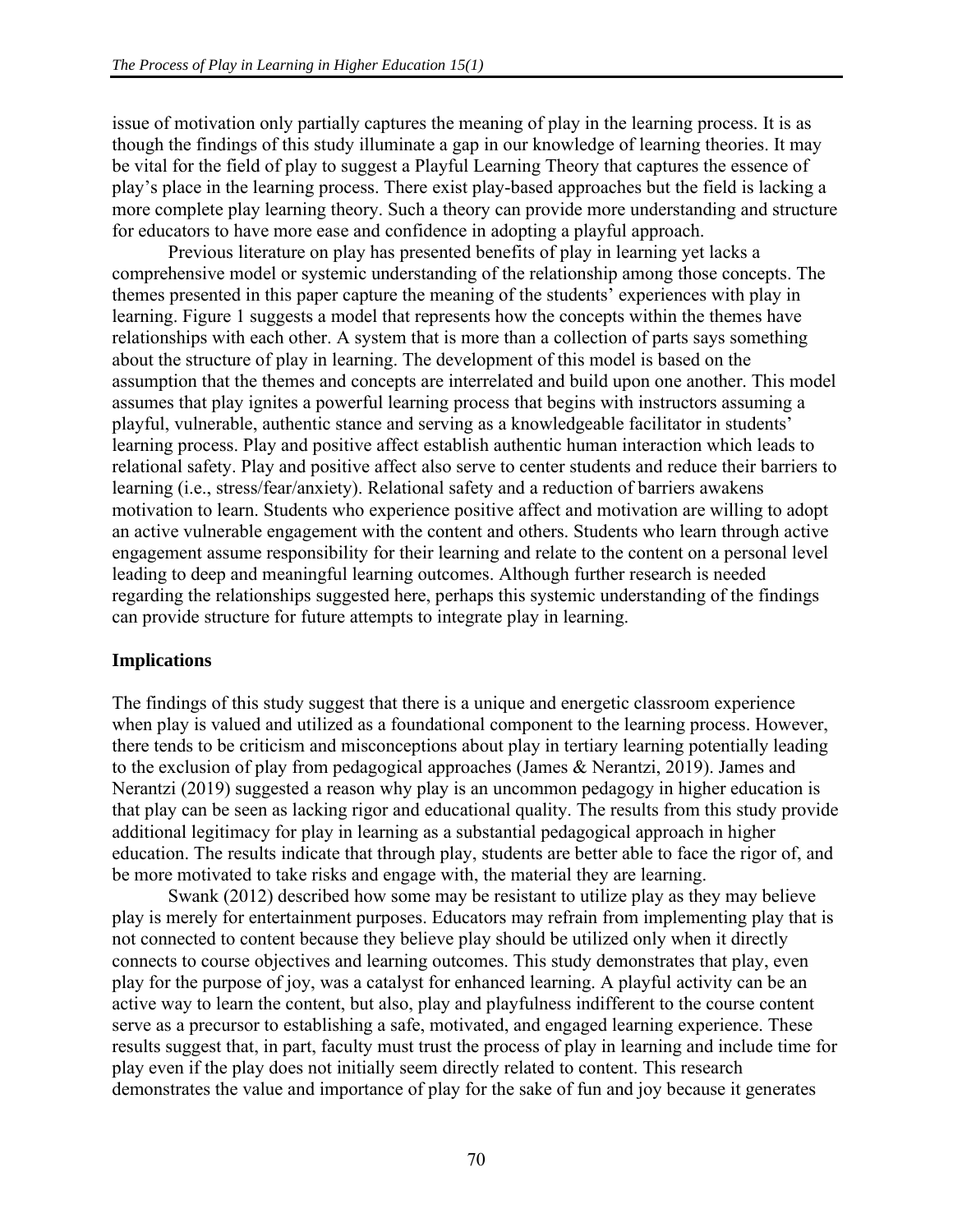relational safety and ignites a valuable learning process that may awaken students' interest in learning, and vulnerable engagement – all leading to memorable and meaningful learning.

Despite evidence that traditional lecture-based pedagogies are less effective than active learning strategies in achieving desired student learning outcomes, such alternative pedagogies are slow to be adopted (Konopka et al., 2015). A hierarchical, lecture-based approach may have become habit or the unquestioned norm passed down from generation to generation of academics. Some may wrongly believe if they incorporate play into their classrooms, they will lose credibility or waste valuable time needed to teach the content. Perhaps, tertiary educators often neglect a playful pedagogy because they misunderstand the role of play in learning. Faculty might not infuse play as a foundation to their course because it may, on the surface, appear to be irrelevant or trivial. However, play holds a hidden power in learning. These findings should encourage educators and researchers to explore the manner and methods in which play enriches learning.



Figure 1: The Playful Learning Process Model

#### **Author Bio**

Lisa Forbes, Ph.D. is an Assistant Clinical Professor in the Counseling Program at the University of Colorado Denver. Forbes teaches counseling techniques, practicum, internship, group counseling, and counseling children, adolescents, and their parents. Forbes is a Licensed Professional Counselor (LPC) and is training to become a Registered Play Therapist (RPT). Forbes' areas of research interest include play in learning/play in adulthood as well as intensive mothering expectations, gender norms, and mental health.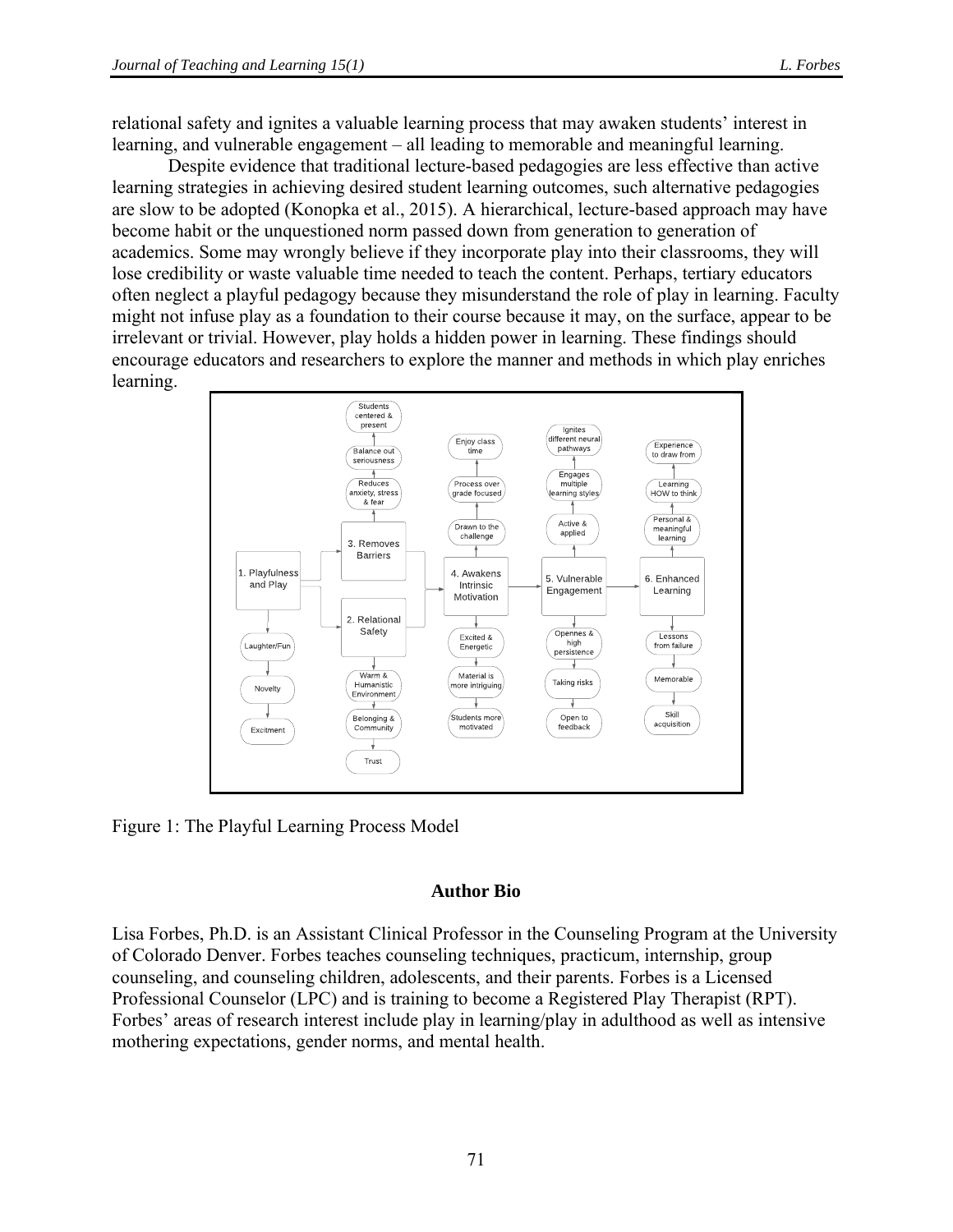### **References**

- Anderton, C.L., & King, E.M. (2016). Promoting multicultural literacies through game-based embodiment: A case study of counselor education students and the role-playing game oblivion. *On the Horizon*, *24*(1), 44-45.
- Barak, A. (1990). Counselor training in empathy by a game procedure. *Counselor Education and Supervision*, *29*, 170–178. http://dx.doi.org/10.1002%2Fj.1556-6978.1990.tb01152.x
- Barnett, L.A. (2007). The nature of playfulness in young adults. *Personality and Individual Differences*, *43*(4), 949-958. http://doi:10.1016/j.paid.2007.02.018
- Bell, H., Limberg, D., Jacobson, L., & Super, J.T. (2014). Enhancing self-awareness through creative experiential-learning play-based activities. *Journal of Creativity in Mental Health*, *9*(3), 399-414.
- Bloom B. S. (1956). *Taxonomy of educational objectives. Handbook I: The cognitive domain*. David McKay.
- Brockliss, L. (1996). *A History of the University in Europe*. Cambridge University Press.
- Brown, S. (2009). *Play: How it shapes the brain, opens the imagination, and invigorates the soul*. The Penguin Group.
- Creswell, J. W. (2013). *Qualitative inquiry and research design: Choosing among five approaches*. SAGE Publications.
- Deci, E.L. & Ryan, R.M. (2000). The "what" and "why" of goal pursuits: Human needs and the self-determination of behavior. *Psychological Inquiry*, *11*(4), 227-268. https:// doi:10.1207/S15327965PLI1104\_01
- Deci, E. L., & Ryan, R. M. (1985). *Intrinsic motivation and self-determination in human behavior*. Plenum.
- Freeman, S., Eddy, S. L., McDonough, M., Smith, M. K., Okoroafor, N., Jordt, H., & Wenderoth,
- M. P. (2014). Active learning increases student performance in science, engineering, and mathematics*. Proceedings of the National Academy of Sciences - PNAS*, *111*(23), 8410-8415. http://doi:10.1073/pnas.1319030111
- Gee, J.P. (2003). *What video games have to teach us about learning and literacy.* Palgrave Macmillan.
- Glaser, B. G., & Strauss, A. L. (1967). *The discovery of grounded theory: Strategies for qualitative research*. Aldine Pub. Co.
- Heidegger, M. (1962). *Being and time* (J. Macquarrie & E. Robinson, Trans., Eds.). Harper and Row.
- Hsu, A., & Malkin, F. (2011). Shifting the focus from teaching to learning: Rethinking the role of the teacher educator. *Contemporary Issues in Education Research*, *4*(12), 43.
- Hunt, B. (2011). Publishing qualitative research in counseling journals. *Journal of Counseling & Development*, *89*(3), 296-300.
- Isen, A.M., & Reeve, J. (2005). The influence of positive affect on intrinsic and extrinsic motivation: Facilitating enjoyment of play, responsible work behavior, and self-control. *Motivation and Emotion*, *29*(4), 297-325.
- Ivey, A.E., & Ivey, M.B. (2007). *Intentional interviewing and counseling: Facilitating client development in a multicultural society* (6 th ed.). Brooks/Cole.
- James, A., & Nerantzi, C. (2019). *The power of play in higher education: Creativity in tertiary learning*. Palgrave Macmillan.